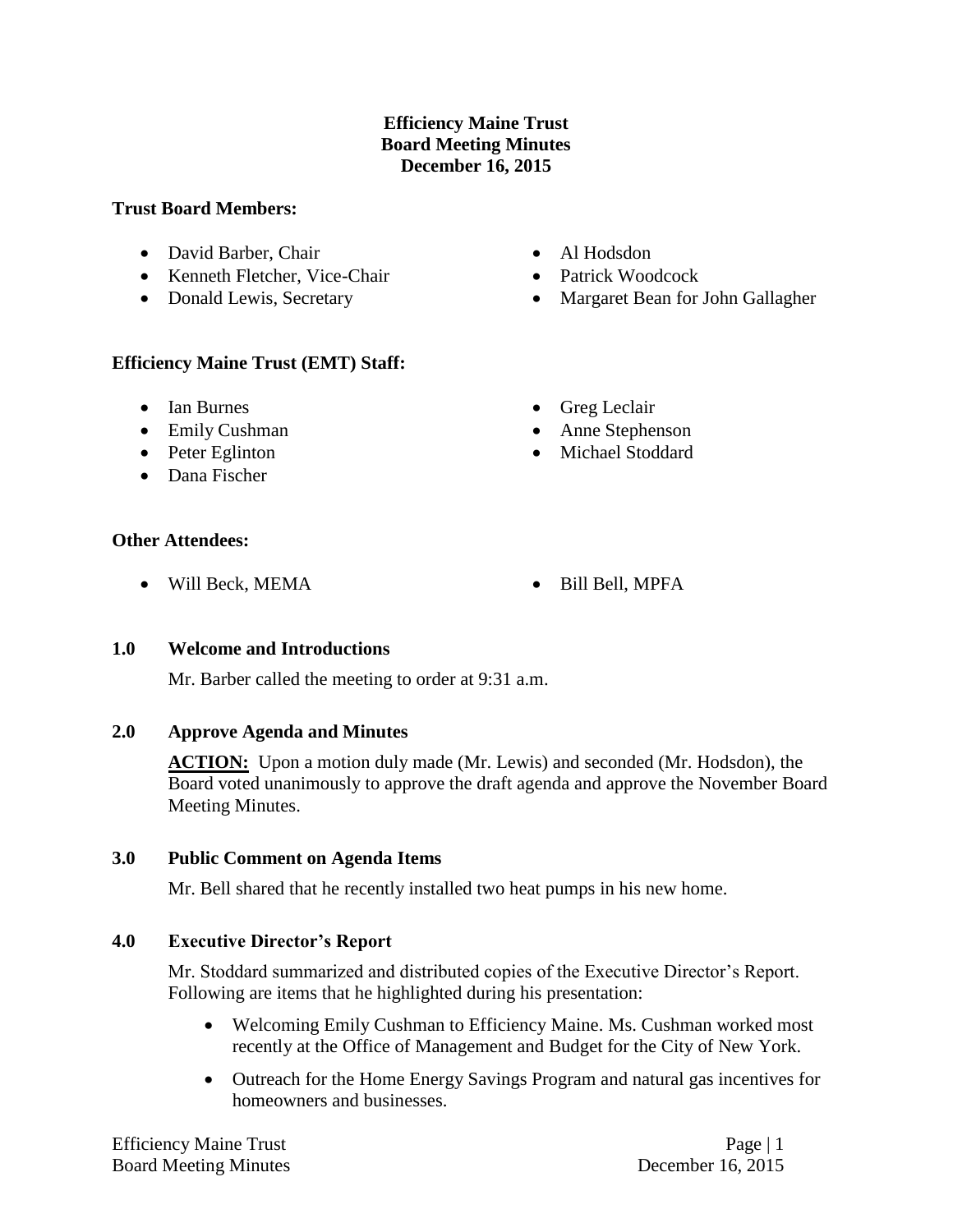- o Mr. Woodcock asked a clarification on the available budget for natural gas utility customers. Mr. Woodcock suggested that program activity should be monitored closely in case the current low cost of heating fuels impacts participation levels.
- The Business Incentive program has added a number of heating and heating control measures and is on track to invest its share of the RGGI budget by yearend.
- The Large Customer Program has increased outreach efforts.
- The Consumer Products program continues to expand its LED offerings (including specialty bulbs) relative to CFL bulbs.
- Innovation pilot RFPs will be launched soon.
	- o Mr. Woodcock asked for an update about the Forward Capacity Market. Mr. Stoddard suggested given the complexity of the topic, it would be good to address this in a future Program Committee meeting. Mr. Fletcher noted that the Trust has been taking a conservative approach in making FCM bids.

## **5.0 Committee Report**

#### **(a) Finance Committee**

# **i. UPDATE on Revenues and Expenditures Year-to-Date**

Mr. Stoddard provided an overview of the revenues and expenditures. Mr. Stoddard added that the Staff is watching the budget closely and is evaluating if program design changes might be indicated in order to invest fully the remaining budget.

# **ii. APPROVE FY2016 Budget Adjustments**

Mr. Stoddard and Mr. Woodcock provided an overview of the budget adjustments and the recommendation of the Finance Committee.

**ACTION:** Upon a motion duly made (Mr. Lewis) and seconded (Mr. Hodsdon), the Board voted unanimously to approve the transfer of \$603,276 from Multifamily Retrofits to the Business Incentive Program, and the transfer of \$556,508 from RGGI Unallocated Fund Balance to the Business Incentive Program.

#### **(b) Program Committee**

#### **i. UPDATE on Natural Gas Study**

Mr. Stoddard provided an update on the Trust's "Study to Evaluate Cost-Effective Natural Gas Conservation and Efficiency Improvements for Large Volume Consumers." LD 946 Resolve established a 1-year moratorium on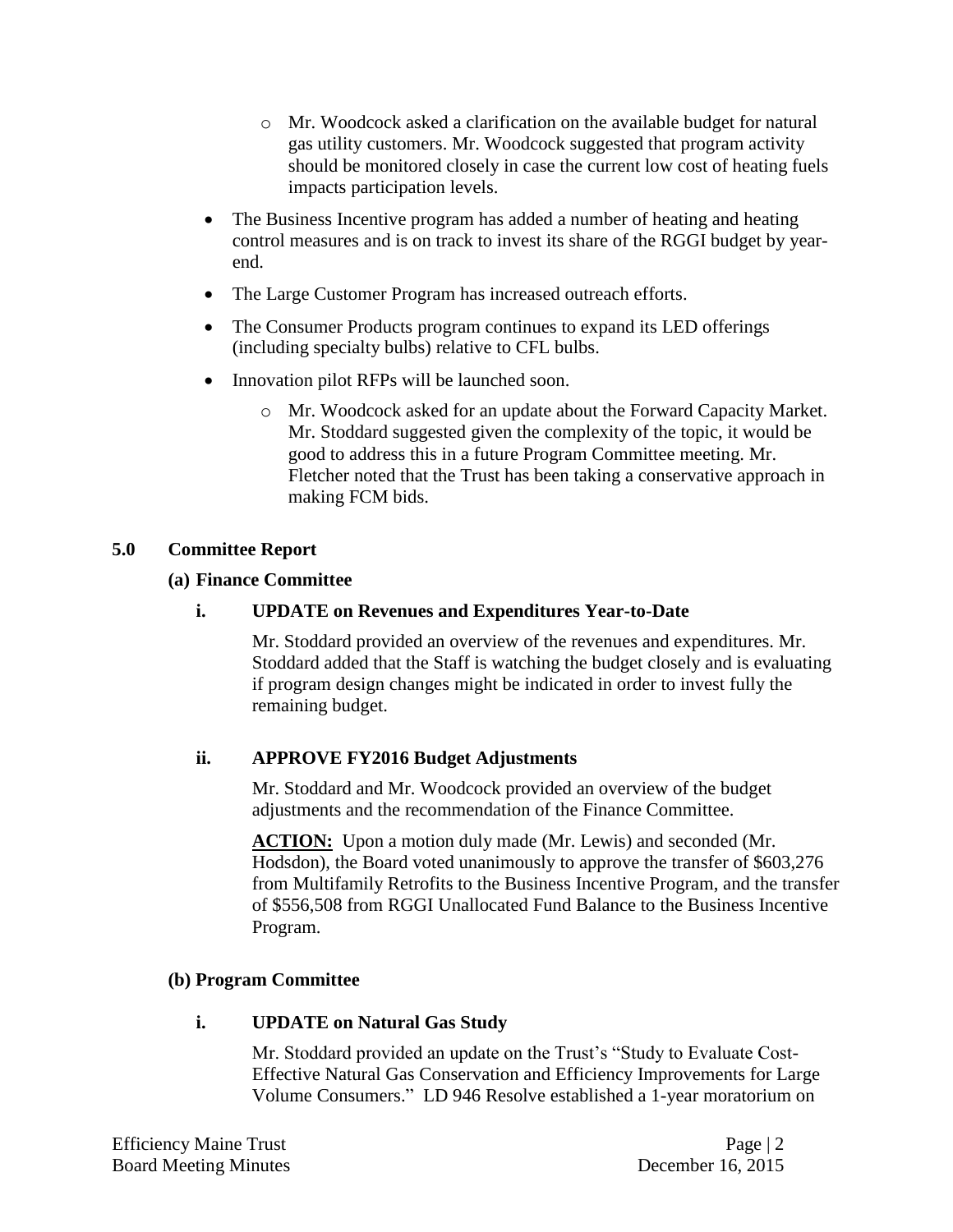assessing the conservation charge on large volume consumers of natural gas; it also asked the Trust to study alternatives for promoting and securing natural gas conservation and efficiency improvements for these large volume users. The Resolve further directed the Trust to submit a report with recommendations to the Legislature.

Mr. Stoddard briefed the Board on the study. He reported that Staff had met with key users as well as with the natural gas utilities to seek their input. He also summarized the findings of the natural gas efficiency study. That study found potential cost-effective energy efficiency in excess of the amount achievable at current funding levels.

Mr. Stoddard presented options for the Board's consideration:

- 1. Make no recommendation;
- 2. Recommend that Legislature consider options for assessment; or
- 3. Recommend one or more of the following options:
	- a. Extend moratorium as is for 2 years
	- b. Exempt only power plans and extend moratorium on others.

Mr. Barber said that exempting power plants was logical and suggested that the moratorium be extended while the Trust works with the large consumers to plan efficiency projects. Mr. Woodcock asked if other Large Customer Program funds would be available to these customers. Mr. Fletcher suggested that the Legislature or the Trust convene a working group of the large volume users in order to continue to identify energy efficiency opportunities and best practices.

**ACTION:** Upon a motion duly made (Mr. Lewis) and seconded (Mr. Hodsdon), the Board voted unanimously to present a recommendation in the Natural Gas Study to extend the moratorium for two years.

#### **ii. UPDATE on Demand Response Study**

Mr. Stoddard provided a brief overview of the Demand Response Study requested by the Legislature as part of LD 357, "Resolve, To Study Options for a State Demand Response Program." The Trust has convened a working group to explore the current ISO-managed demand response program and options for creating a state or regional demand response program. The ISOmanaged program is the subject of a current U.S. Supreme Court challenge. Mr. Burnes added that the working group has found that little definitive action is possible in advance of that decision; the study will focus instead on why participation in the current program has dropped and how demand response programs should be working. Mr. Stoddard added that the group has also been discussing aggregating smaller demand response resources. Mr. Burnes suggested that a regional program would be the best fit for potential